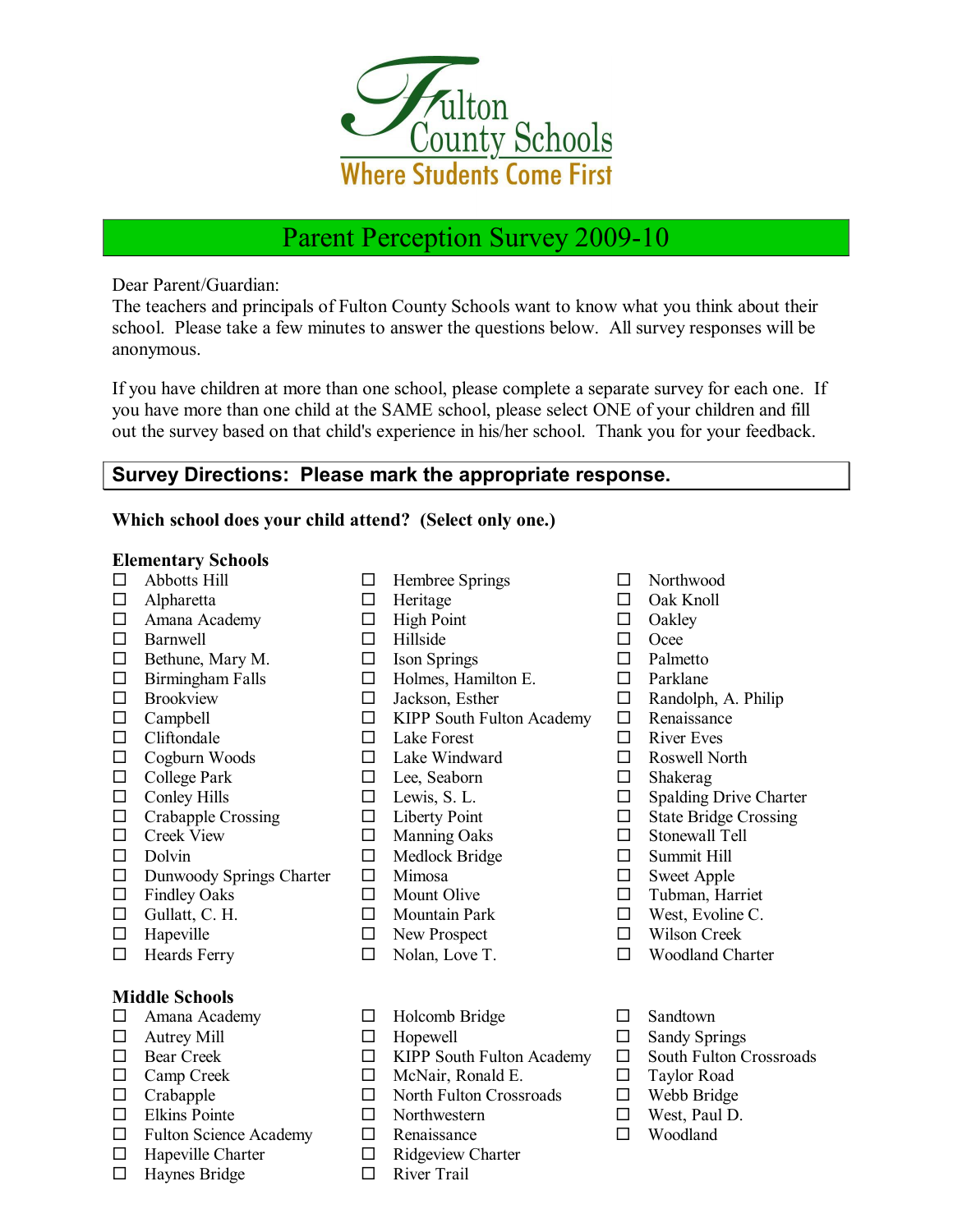| <b>High Schools</b> |                                                             |   |                            |  |                            |  |  |  |  |
|---------------------|-------------------------------------------------------------|---|----------------------------|--|----------------------------|--|--|--|--|
| $\Box$              | Alpharetta                                                  | ப | Hughes, Langston           |  | Northview                  |  |  |  |  |
| $\Box$              | Banneker, Benjamin                                          |   | Independence               |  | Riverwood                  |  |  |  |  |
| $\Box$              | Centennial                                                  |   | Johns Creek                |  | Roswell                    |  |  |  |  |
|                     | Chattahoochee                                               | ப | McClarin, Frank            |  | South Fulton Second Chance |  |  |  |  |
| $\Box$              | <b>Connected Academy</b>                                    |   | Milton                     |  | <b>TEACH</b>               |  |  |  |  |
|                     | Creekside                                                   |   | North Fulton Second Chance |  | Tri-Cities                 |  |  |  |  |
| $\Box$              | Hapeville Charter Career Acad. $\Box$ North Springs Charter |   |                            |  | Westlake                   |  |  |  |  |
|                     | What is varry abildly guade level this veget?               |   |                            |  |                            |  |  |  |  |

#### **What is your child's grade level this year?**

| $\Box$ Pre-K $\Box$ K $\Box$ 1 $\Box$ 2 $\Box$ 3 $\Box$ 4 $\Box$ 5 $\Box$ 6 $\Box$ 7 $\Box$ 8 $\Box$ 9 $\Box$ 10 $\Box$ 11 $\Box$ 12 |  |  |  |  |  |  |  |
|--------------------------------------------------------------------------------------------------------------------------------------|--|--|--|--|--|--|--|

## **Including this year, how many years has your child attended this school?**

|  |  | $\Box$ 1 $\Box$ 2 $\Box$ 3 $\Box$ 4 $\Box$ 5 $\Box$ 6 $\Box$ 7 $\Box$ 8 |  |  |
|--|--|-------------------------------------------------------------------------|--|--|
|  |  |                                                                         |  |  |

# **Please mark the box indicating to what extent you agree with each of the following statements.**

|                                                         | Strongly<br>Disagree | Disagree | Agree  | Strongly<br>Agree | Don't<br>Know |
|---------------------------------------------------------|----------------------|----------|--------|-------------------|---------------|
| I feel welcome at my child's school.                    | $\Box$               | □        | $\Box$ | $\Box$            | $\Box$        |
| I am informed about my child's progress.                | □                    | □        | $\Box$ | □                 | □             |
| I know what my child's teacher expects of my<br>child.  | $\Box$               | $\Box$   | $\Box$ | $\Box$            | $\Box$        |
| My child is safe at school.                             | □                    | $\Box$   | $\Box$ | $\Box$            | $\Box$        |
| There is adequate supervision during school.            | □                    | □        | $\Box$ | □                 | $\Box$        |
| Teachers show respect for the students.                 | □                    | $\Box$   | □      | □                 | $\Box$        |
| Students show respect for other students.               | □                    | $\Box$   | □      | □                 | $\Box$        |
| The school meets the social needs of the students.      | П                    | $\Box$   | □      | $\Box$            | П             |
| The school meets the academic needs of the<br>students. | □                    | $\Box$   | $\Box$ | $\Box$            | $\Box$        |
| The school expects quality work of its students.        | $\Box$               | $\Box$   | $\Box$ | $\Box$            | $\Box$        |
| The school has an excellent learning<br>environment.    | $\Box$               | $\Box$   | $\Box$ | $\Box$            | $\Box$        |
| I know how well my child is progressing in<br>school.   | □                    | $\Box$   | $\Box$ | □                 | □             |